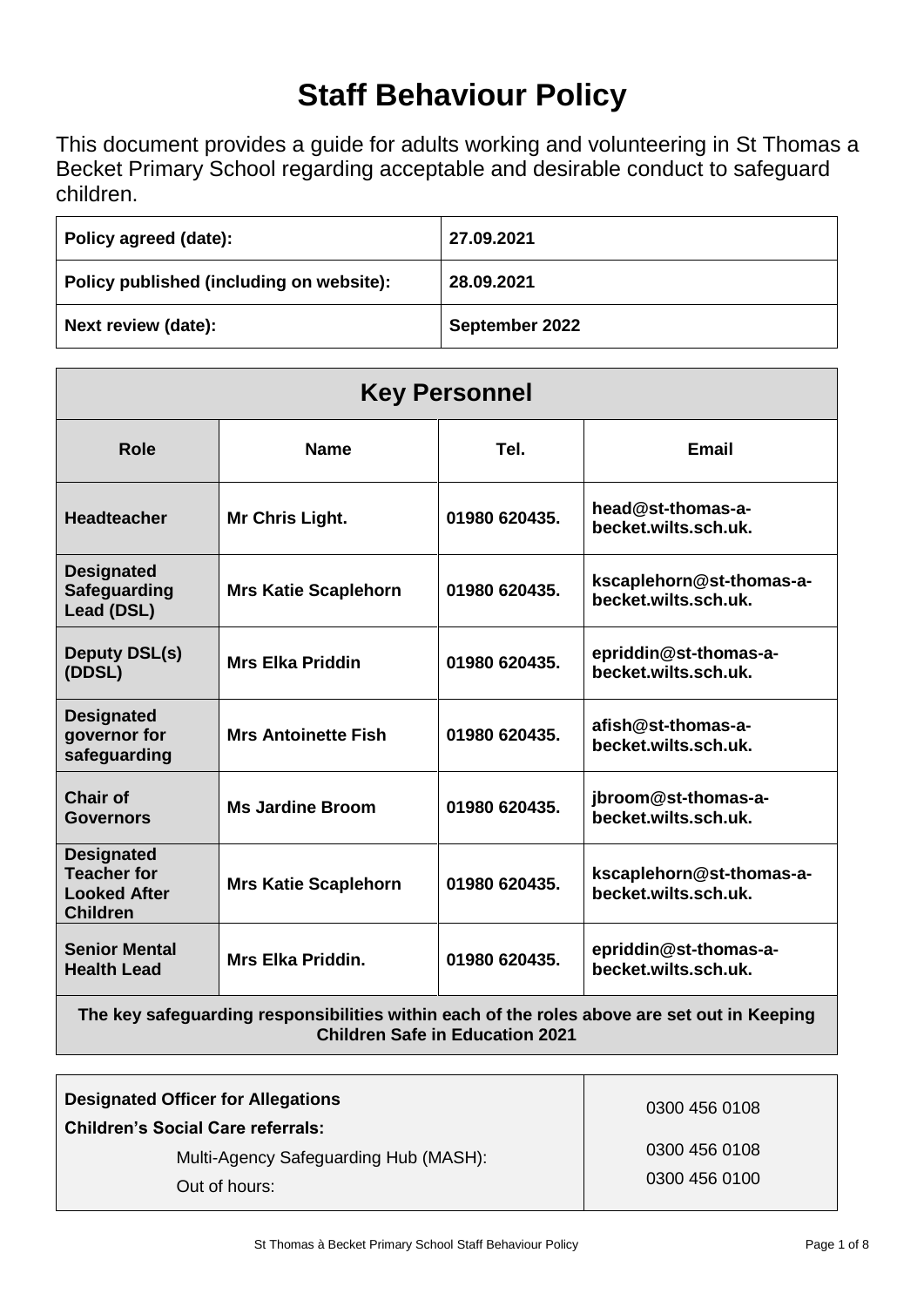If you believe a child is **at immediate risk** of significant harm or injury,

you **must** call the police on 999.

# **Introduction**

St Thomas à Becket Primary School is committed to providing positive academic, social and emotional outcomes for our children, underpinned by a strong safeguarding ethos. We are equally committed to the welfare of our staff, who are expected to adhere to the highest standards of professional behaviour to maintain confidence and respect of the general public and colleagues.

The governors will make sure that this policy reflects national and local requirements to protect and support the children and adults in our school.

We will fulfil our local and national responsibilities as laid out in the following key documents:

- Working Together to Safeguard Children (2018)
- Keeping Children Safe in Education (2021)
- The procedures of Safeguarding Vulnerable People Partnership (SVPP)

This policy:

- is based on the Guidance for Safer Working Practice for those working with children and young people in education settings (May 2019 with April 2020 Addendum).
- aims to provide a guide for adults about acceptable and desirable conduct to ensure that staff maintain safe working practice and so safeguard both children and adults.
- does not provide a complete checklist of appropriate behaviour for staff in every circumstance. Staff must make judgements about their behaviour to secure the best interests and welfare of the children in their charge and, in so doing, will be seen to be acting reasonably.

In *very exceptional* circumstances where a member of staff believes it is the best interest of a child to breach these guidelines, that person **must** tell the headteacher of the justification for any proposed, or action already taken, at the earliest opportunity. The headteacher will make a written record of that discussion including any areas of disagreement and actions taken.

# **Scope**

This policy is consistent with all other policies adopted by the governors and should be read alongside the **Child Protection and Safeguarding policy and the Staff Code of Conduct** as well as the following documents relevant to the safety and welfare of our children:

- 
- 
- Behaviour policy **CEND CEND** policy **CEND CEND CEND CEND**
- Health and safety policy Whistleblowing policy Complaints policy
- 
- 

## **This policy applies to all staff and volunteers working at our school.**

For the purposes of this policy:

- 'Staff' refers to all those working for the school, full time or part time, on a temporary basis, or permanent, in a paid or regular voluntary capacity.
- A 'volunteer' is a person who performs an activity that involves spending time, unpaid in this school (except for approved expenses).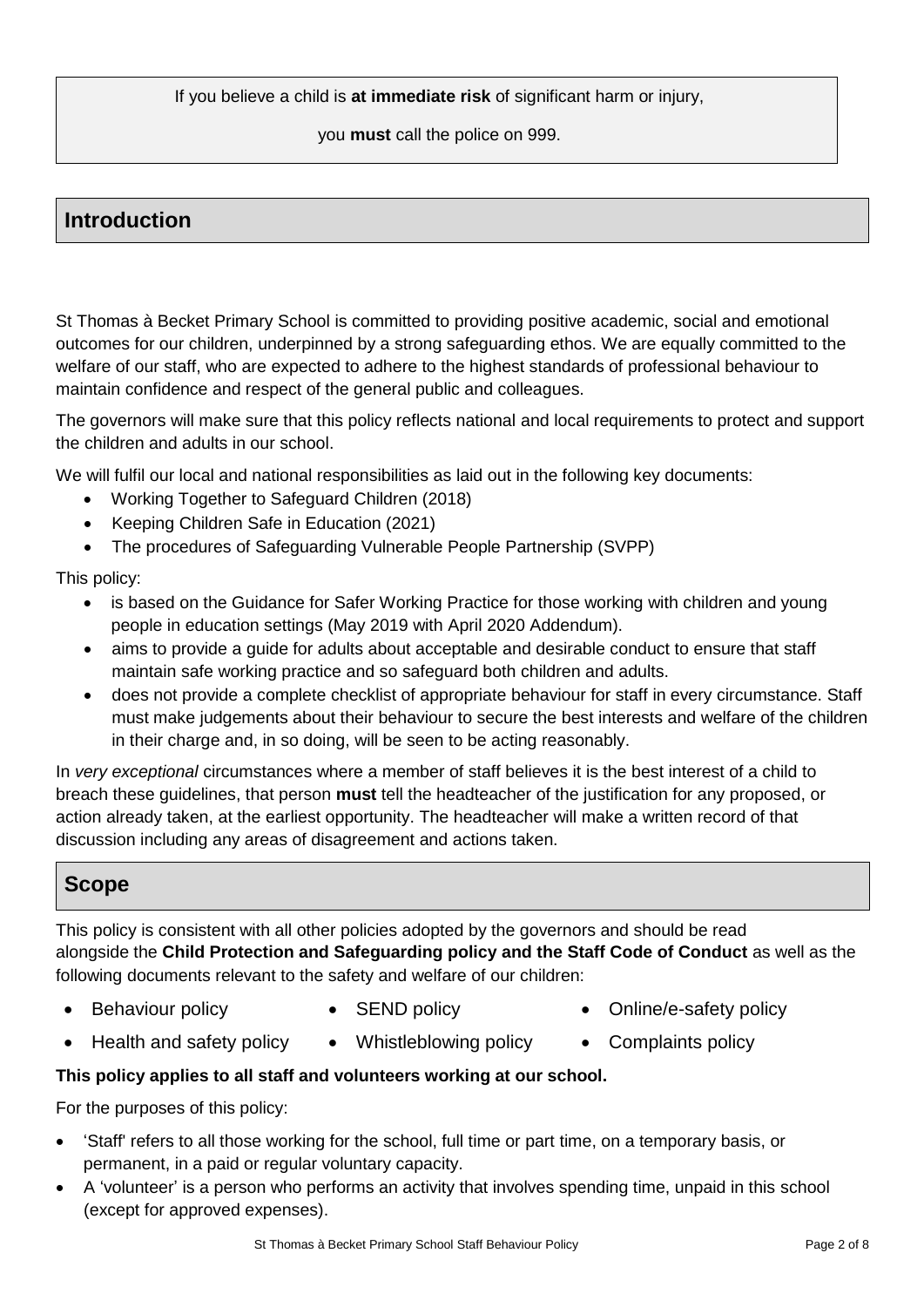- A 'position of trust' is one in which one party is in a position of power or influence over another, due to their work or the nature of their activity.
- 'Child' refers to all children up to the age of 18. All adults are in positions of trust in relation to every child at our school.

**It does not apply to** employees of external contractors and providers of services (eg contract cleaners). Such staff are covered by the relevant Code of Conduct of their employing body.

# **Expectations**

All staff:

- are familiar with this policy and have an opportunity to contribute to its review.
- understand their responsibilities to safeguard and promote the welfare of children.
- are aware that failure to meet the standards of behaviour and conduct in this policy may result in disciplinary action. This includes dismissal, criminal action and/or other proceedings including barring by the Disclosure & Barring Service (DBS) from working in regulated activity.

# **Mandatory Procedures**

#### **Confidentiality**

The sorting and processing of personal information is governed by GDPR (General Data Protection Regulations 2018) - see Data Protection Policy (March 2021).

Child records are shared with those who have a professional need to see them. When staff have access to confidential information about colleagues, children or their parents/carers, the staff must treat such information in a sensitive and confidential way, sharing it only in the interests of a child and when legally permitted to do so.

Governors and trustees should not routinely access child records. Exceptions to this would be for the purpose of an investigation in line with the school's complaint policy and procedures.

Staff, governors and trustees will not use their position to gain access to information for their own advantage and/or a child's or family's detriment.

If a member of staff is concerned that a child is being abused, is at risk of being abused or may have been abused in the past, they will follow the agreed procedure set out in the flowchart 'What to do if you are worried about a child', displayed in the staff room/staff cloakrooms. See Safeguarding and Child Protection Policy (September 2021).

If a member of staff is ever in any doubt about whether to share information or not, they should get advice from the designated safeguarding lead.

## **Staff relationships with children and parents**

#### **Staff responsibilities**

All staff know that:

 they are in positions of trust in relation to all children on roll. They ensure that the power imbalance is never used for personal advantage or gratification. They avoid behaviour which might be interpreted by others as an abuse of the position of trust, and report any incident with this potential to the manager. This includes sharing personal contact details with children or families.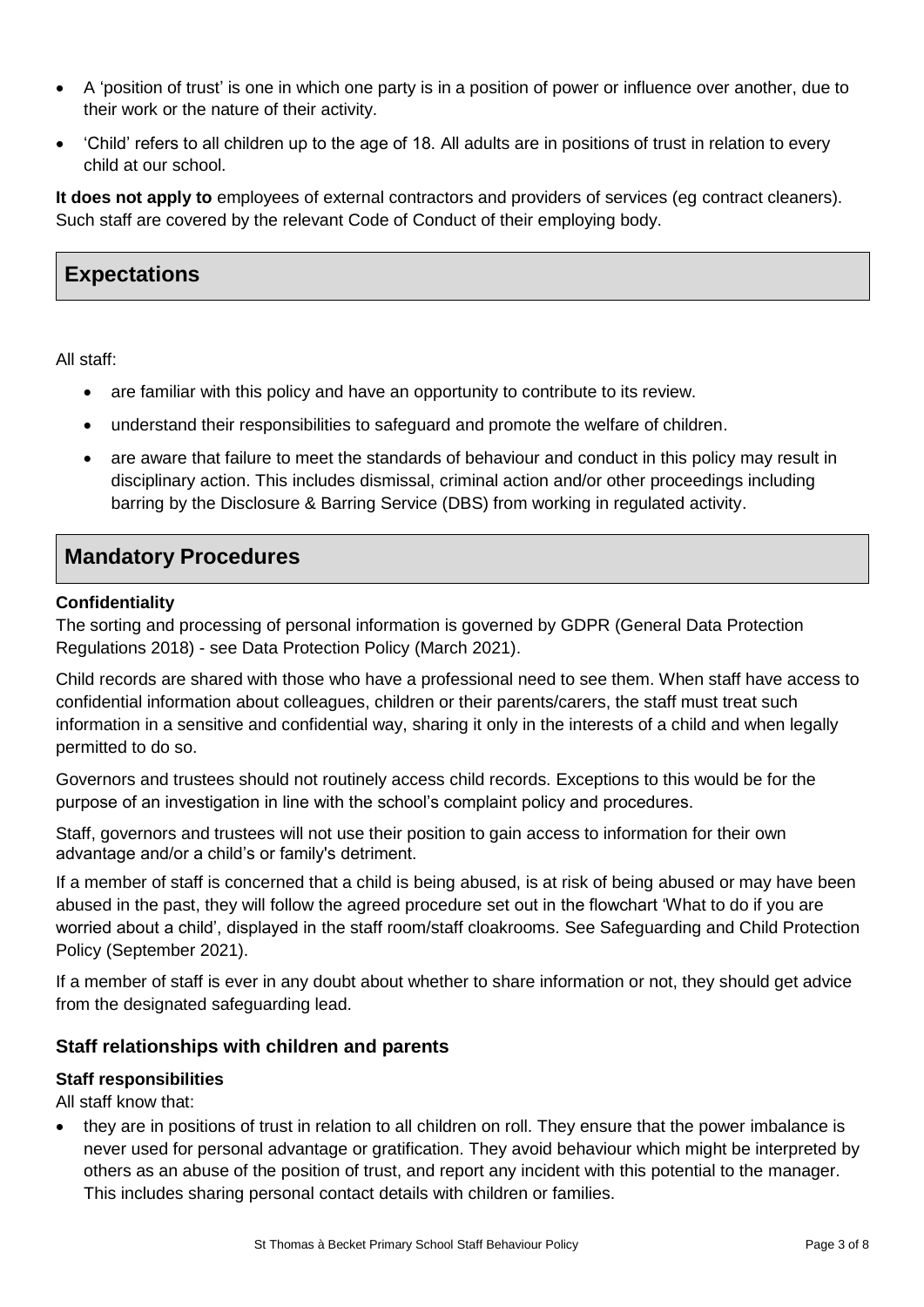- they have a legal duty to protect the interests of children and accept the obligations inherent in that responsibility.
- they must not establish or seek to establish social contact with children to secure a friendship or to pursue or strengthen a relationship.
- they must inform the headteacher of any pre-existing (prior to the member of staff or child starting at the school) or new relationship with a child or close family member, which they feel, might compromise the school or their own professional standing.
- they should disclose any relationship or association (in the real world or online) that may impact on the school's ability to safeguard pupils.
- it is an offence (Sexual Offences Act 2003) for a member of staff in a position of trust to engage in **any** form of sexual activity with a child under the age of 18.

Certain behaviours are at odds with a position of trust. These include, but are not limited to:

- Harassment or discrimination based on any characteristic protected by the Equality Act 2010
- Loss of personal civility including, personal attacks or insults, displays of temper (such as throwing objects), unwanted physical contact (pushing, shoving, hitting) or the threat of the same.
- Staff must not swear, blaspheme or use offensive language in front of pupils, nor use language which is discriminatory and demeaning in any way.

Such behaviours are disciplinary offences and may be referred to Local Authority and/or the police.

#### **Communication with children and parents, including social contact outside of the workplace**

Staff must use their professional judgement when requesting or accepting any social contact (including through social media). This means that they must:

- not accept any request from pupils for contact via any social media platform.
- make a judgement about whether to maintain the connection in any cases where contacts were made before the child started at the school (eg teacher being friend with a parent). Staff must discuss any decision to maintain such contact with the headteacher.

We acknowledge that staff may have friendships and social contact with parents of children outside of school. Staff will not engage in conduct outside work that could damage their professional reputation or the reputation of the school community.

Any contact between staff and children and/or parents that is deemed to bring the school into disrepute or that might lead a reasonable person to question the staff member's motivation or intentions will always be investigated and could lead to disciplinary action.

Staff must not make sexual innuendos or any comments of a sexual nature to any pupil (other than in the context of sex and relationship education in the PSHE curriculum), nor make any comments trivialising alcohol or drug abuse.

Occasionally, pupils may develop an infatuation for a member of staff. In such situations, the advice of the Head/Deputy Head must be sought. Staff should deal with these situations sensitively and appropriately to maintain the dignity and safety of all concerned. They should remain aware, however, that such infatuations carry a high risk of words or actions being misinterpreted and should therefore make every effort to ensure that their own behaviour is beyond reproach.

Staff must inform the headteacher of any proposed or pre-existing arrangements between them and the families of children on roll that take place outside school eg baby-sitting, sports coaching, music tuition.

Staff are advised to wait until after an ex-pupil's 18th birthday before accepting any request on social media.

**Gifts, rewards, favouritism and exclusion**  Staff must: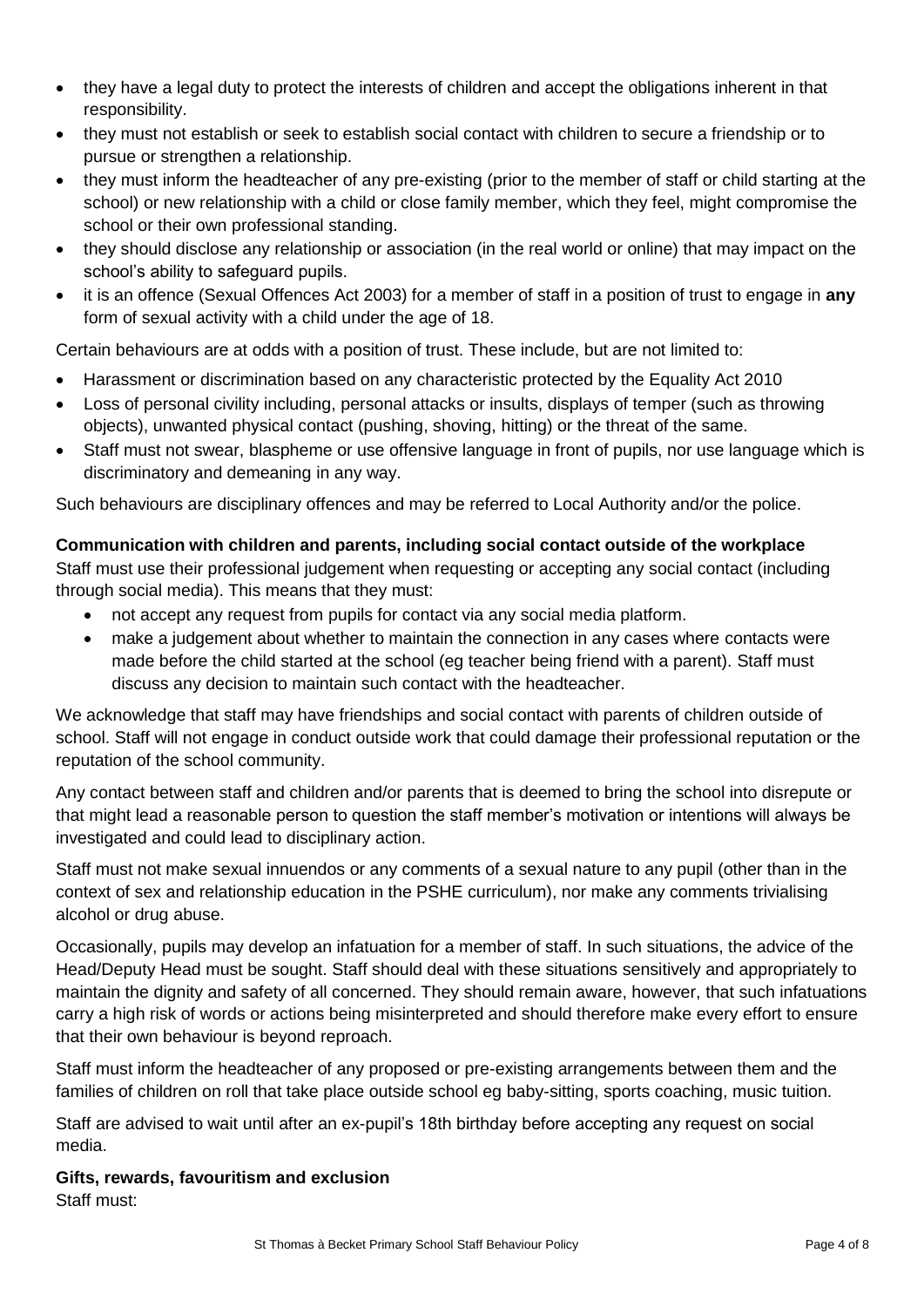- declare any gift they receive form a parent or child. This does not include small tokens of appreciation such as at Christmas or the end of the year.
- not give gifts to individual children. Any rewards or treats will be given only as part of the school's agreed behaviour policy.
- advise the headteacher about the offer of any gift or hospitality, from outside or inside the school, which might be interpreted as an attempt to influence staff conduct towards children, parents or other employees.

#### **Physical contact including intimate/personal care and behaviour management**

It is not possible to be specific about the appropriateness of each physical contact, since an action that is appropriate with one child, in one set of circumstances, may be inappropriate in another, or with a different child. Any physical contact will be in response to the child's needs, of limited duration and appropriate to their age, stage of development, gender, background and any agreed support or care plan. The use of physical intervention including the use of reasonable force will always be in line with the following policies (Special Needs policy (Mar 2021), Supporting children with medical needs policy (Oct 2018), Behaviour policy (Dec 2019), Behaviour policy (Dec 2021)

Staff understand that:

- on a daily basis, it may be entirely appropriate and proper for staff to have physical contact with children and that they do so in ways appropriate to their professional role and in relation to the child's individual needs.
- some children are more comfortable with touch than others and/or may be more comfortable with touch from some adults than others. Whenever possible, adults seek the child's permission before initiating contact and are sensitive to any signs that the child may be uncomfortable *or* embarrassed.
- they have a responsibility to ensure the way they offer comfort to a distressed child is age appropriate.
- they must never touch a child in a way which may represent a misuse of authority or considered indecent.
- physical contact must never be secretive, or for the gratification of the adult.
- they should be aware of cultural or religious views about touching and be sensitive to the issues of gender.

If a member of staff believes that an action by them or a colleague could be misinterpreted, or if an action is observed which is possibly abusive, the incident and circumstances will be immediately reported to the headteacher/DSL and recorded in writing. If appropriate, the headteacher will consult with the Designated Officer for Allegations (DOfA).

Staff understand that a child who has suffered previous abuse or neglect may associate physical contact with such experiences. They recognise that such a child may seek out inappropriate physical contact and know to deter the child sensitively to help them to understand the importance of personal boundaries. Staff know that they must never indulge in play that involves rough-and-tumble or fun fights.

Children with disabilities may require more physical contact to assist their everyday learning. The arrangements are understood and agreed by all concerned, justified in terms of the child's needs, consistently applied and open to scrutiny. Staff always allow/encourage children, where able, to undertake self-care tasks independently.

If a child's behaviour presents a serious risk to themselves or others, a robust risk assessment and, where relevant, a physical intervention plan is always put in place and reviewed regularly. In all cases where physical intervention takes place, staff record the incident and subsequent actions and report these in line with the school's behaviour and safeguarding policies.

#### **First aid**

Staff adhere to the school health and safety policy, the policy for supporting pupils with medical conditions and for administering first aid or medication.

#### **One to one situations**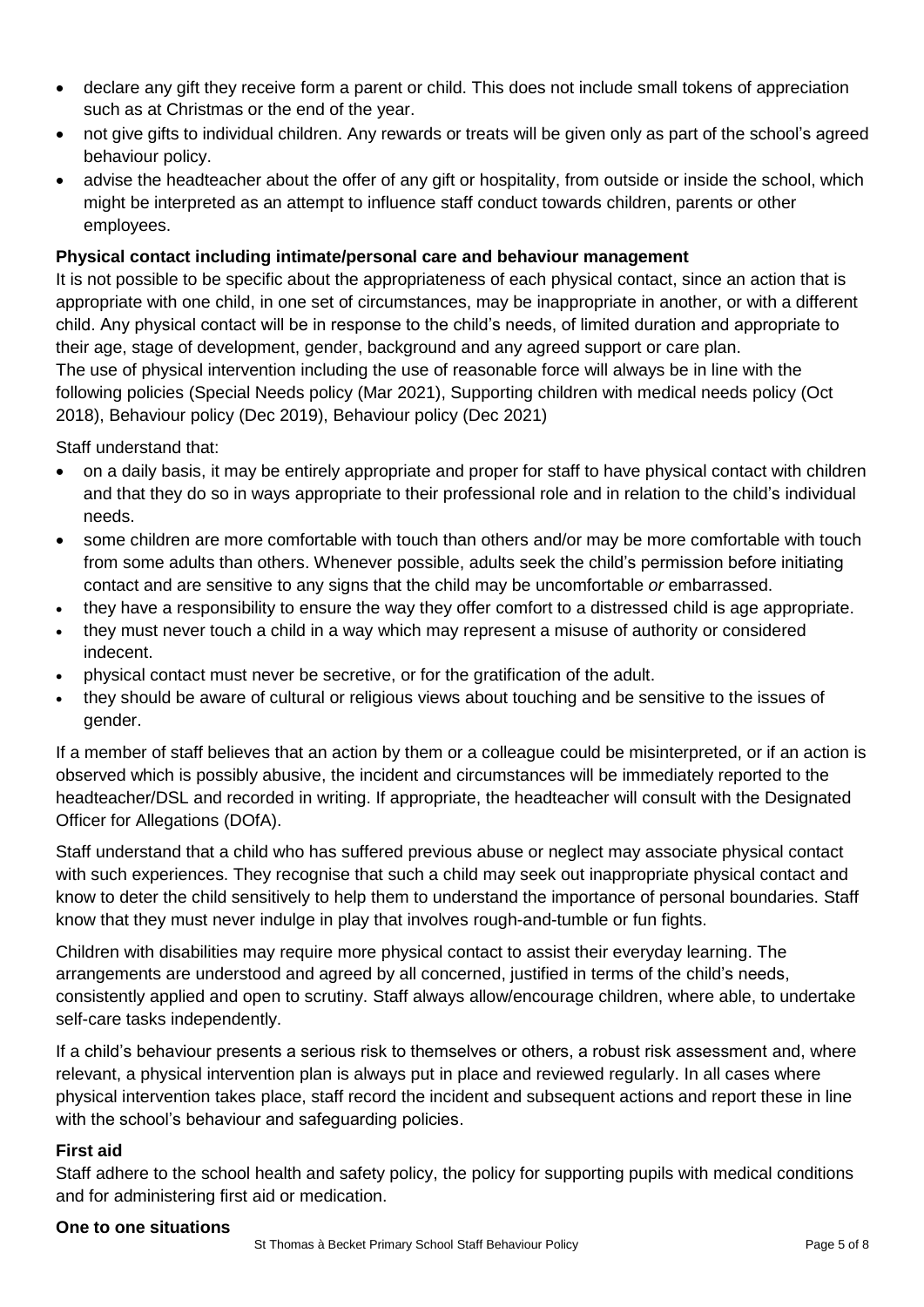Staff carefully consider the welfare needs of children when with them in a one to one situation. All spaces in the school are set up to allow any activity to be easily observed by other staff in the school. Windows and doors are kept clear from display materials to allow rooms to be overlooked. Internal doors remain open when practicable. See Health and Safety policy (Mar 2021)

Children are provided with age/developmentally appropriate advice about managing distressing feelings that may arise during 1-1 situations in school. Staff will record any time a child has appeared upset/angry during a 1-1 session and will report this to their line manager.

#### **Home visits and transporting children** see Health and Safety policy (Mar 2021)

All work with children and parents/carers is whenever possible undertaken in the school. There are however occasions where it may be necessary to arrange a home visit eg as part of child's induction programme, during changes in operating practice due to a pandemic.

In such situations, these activities will only be undertaken with the knowledge and consent of senior leadership and parents/carers (unless there is a good reason not to, eg safeguarding concern). Where possible staff will work in pairs. A risk assessment will be undertaken and school will ensure staff understand the purpose and limitations of their home visit. Any member of staff transporting a child in their own vehicle will:

- have prior written permission from parents and the school headteacher
- have the appropriate vehicle insurance for business use
- have the correct ratio of children/adults
- ensure that all passengers wear seat belts
- ensure booster seats are used according to the current legislation

## **Educational Visits and After-School Activities**

Staff remain in a position of trust during school activities that take place off the school site or out of school hours and so, they will ensure that their behaviour cannot be interpreted as seeking to establish an inappropriate relationship or friendship.

Organisers will conduct risk assessments and adhere to Health and Safety guidelines. Staff/child ratios will be specified and where overnight stays are involved, and the composition of groups of children and the supervising staff will be carefully planned to keep all children and staff safe.

Where out of school activities include overnight stays, careful consideration will be given to sleeping arrangements as part of the planning process. Children, staff and parents will be informed of these arrangements prior to the start of the trip and any proposed changes to the plans will be agreed with senior staff in the school in advance. Staff will not smoke or consume alcohol on any school trip.

Health and Safety arrangements require members of staff to keep colleagues aware of their whereabouts, during an out of school activity. This means staff will always have another adult present in out of school activities, unless otherwise agreed with senior staff in the school.

## **Staff appearance** (Also applies to online and virtual teaching)

Staff must dress smartly, in clothing appropriate to the role, compliant with professional standards and not likely to be viewed as offensive, revealing or sexually provocative. It should not distract, cause embarrassment or give rise to misunderstanding. Political slogans must be avoided.

Any staff with tattoos that might be viewed as offensive, provocative or likely to give rise to misunderstanding must ensure those tattoos always remain covered when that adult is working for the school.

## **The acceptable use of technologies**

Staff must not engage in inappropriate use of social network sites which may bring themselves, the school, school community or employer into disrepute. Staff should ensure that they adopt suitably high security settings on any personal profiles they may have.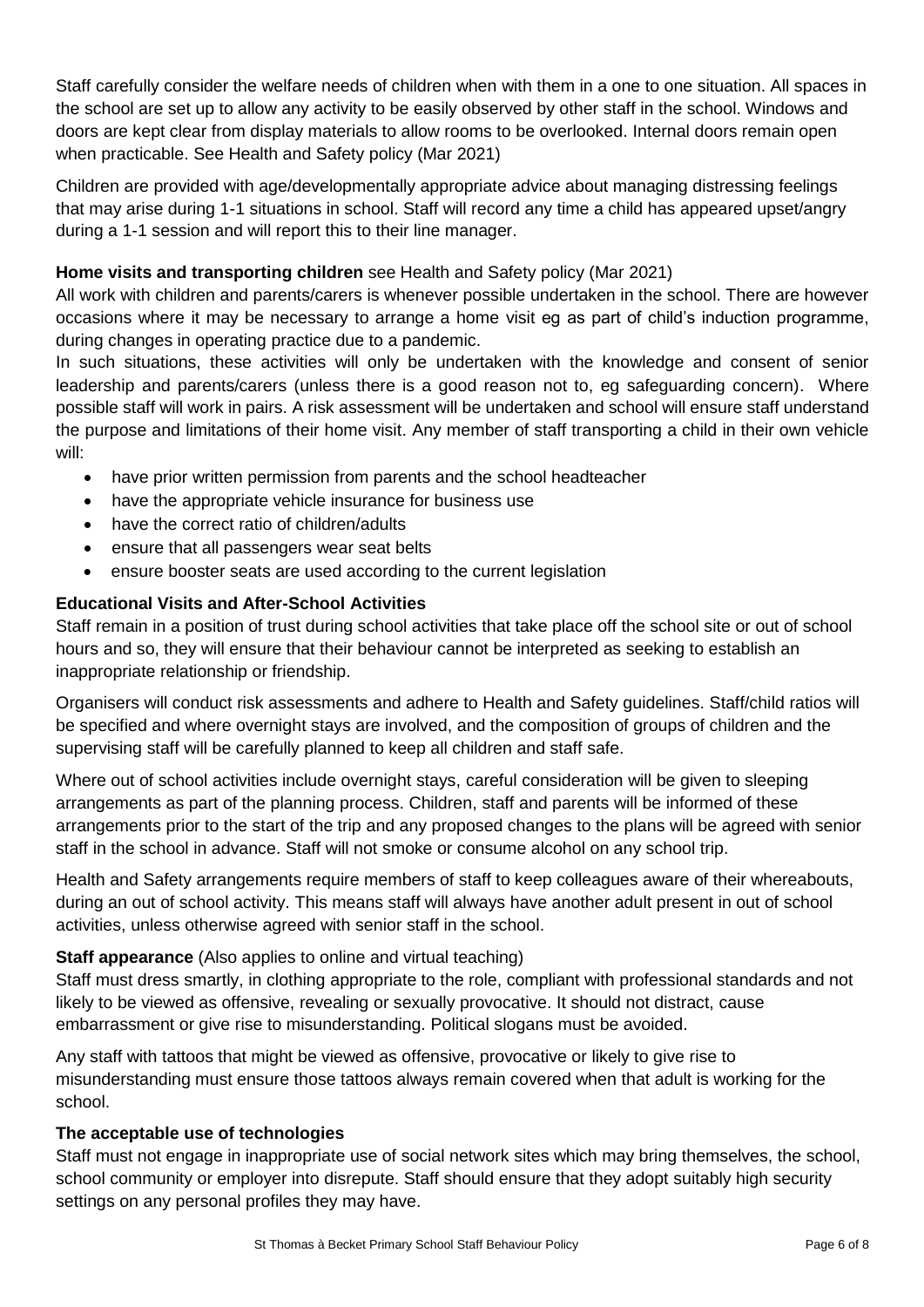Staff must be circumspect in their use of **all** social media or any other web-based presence that they may have, including written content, videos or photographs, and views expressed directly or by association with websites/pages or posts established by others (eg 'liking', reposting or forwarding). This includes the use of dating websites where staff could encounter parents or students either with their own profile or acting covertly.

They must consider the long-term implications of any content published by them online, specifically how it might ever have an adverse effect:

- on their reputation as an individual working in an education setting
- their ability to maintain good professional boundaries with parents and with children
- on the reputation of the school.

Staff must not access any content from the internet on personal device during school hours, on the school site, or on a school computer or device at any time that could bring the school into disrepute or that might lead a reasonable person to question the staff member's motivation or intentions.

## **Exceptional operating circumstances**

If the school is required to change the way we offer our provision to children due to exceptional circumstances eg during a pandemic lockdown, staff safeguarding responsibilities to children will continue to apply, in line with the safeguarding policy.

The DSL will ensure staff, children, and families are provided with written:

- temporary changes to procedures for working with children eg online.
- timescales for such changes so that all children, families and staff understand when such arrangements will end, and arrangements revert to those in place prior to the events leading to the need for the temporary changes.

## **Photography and recording**

Staff are not permitted to use their phones, cameras, smart technology, or any device that can be used for photographing or recording children, when on duty for any purpose. Any pictures taken of children by the school will be in accordance to the school Online and e-safety policy (March 2021).

Staff will not:

- take images of a child's injury, bruising or similar (eg following a disclosure of abuse)
- make audio recordings of a child's disclosure.

## **Concerns and allegations against staff (including supply teachers, volunteers and contractors)**

If a member of staff is concerned about the behaviour of a person working or volunteering at the school (including contractors), they will follow the agreed procedure set out in the flowchart 'Allegation against adults', displayed in the staff room/staff toilet See Safeguarding and Child Protection Policy (Sept 2021).

The school operates a 'low-level' concerns policy in accordance with KCSIE. 'Low-level' refers to behaviour that is: inconsistent with expectations set out in this policy, including inappropriate conduct outside of work, and/or does not meet the allegations threshold, or is otherwise not considered serious enough to consider a referral to the DOfA.

All concerns, no matter how small, will be shared responsibly and with the right person, recorded and dealt with promptly and appropriately. This will serve our commitment to create and embed a culture of openness, trust and transparency in which the school's values and expected behaviour set out in this policy are constantly lived, monitored and reinforced by all staff.

'Low-level' concerns could include, but are not limited to:

- being over friendly with children;
- having favourites;
- taking photographs of children on their mobile phone;
- St Thomas à Becket Primary School Staff Behaviour Policy **Page 7 of 8** Page 7 of 8 engaging with a child on a one-to-one basis in a secluded area or behind a